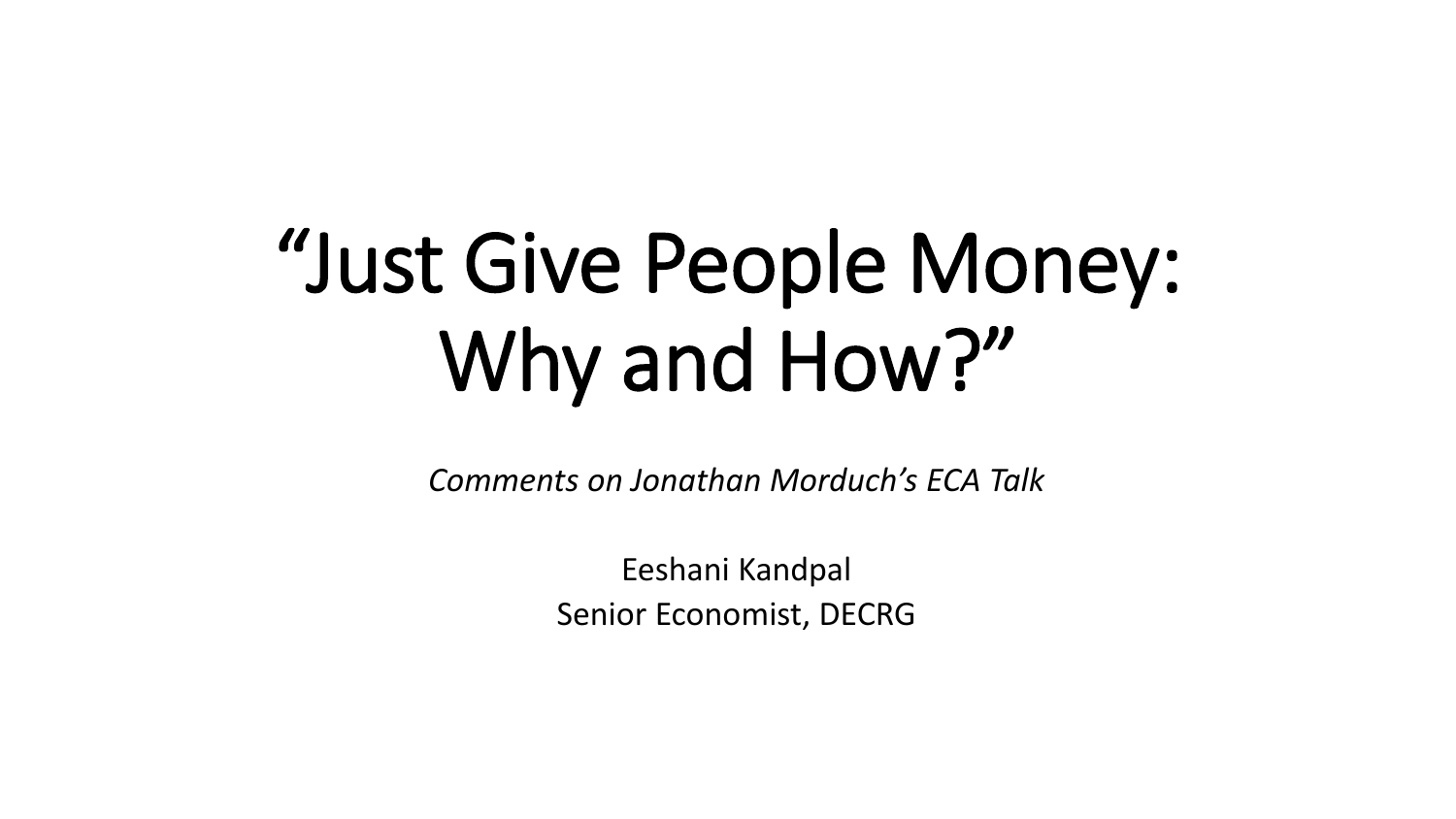## Why? Because cash is king.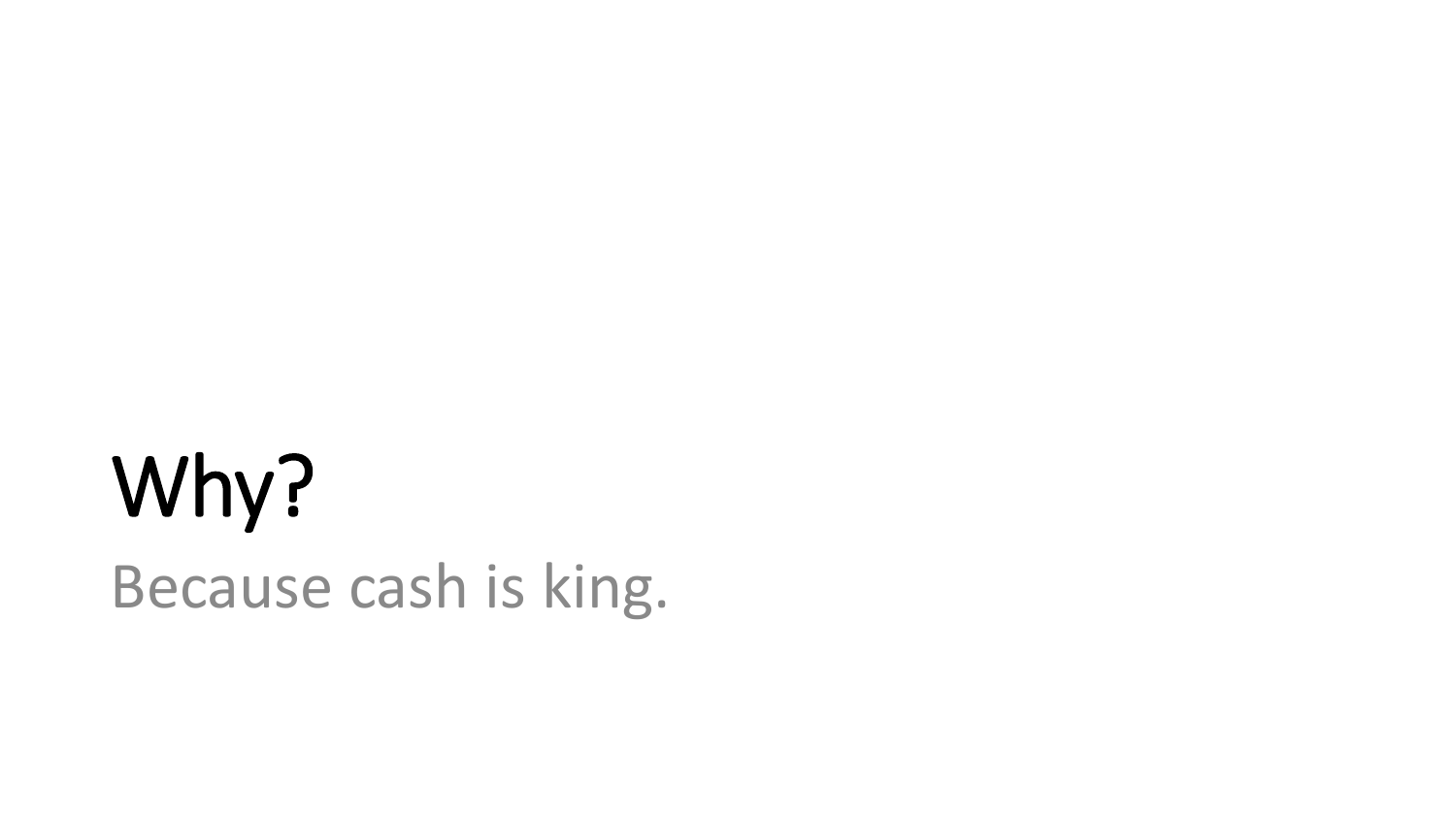#### In sum

- Great presentation that highlights the multiple roles played by cash in times of crisis
	- Focus on HMICs
	- Lessons are important also for LICs
	- Not just about pandemic recovery, but building resilience in general, including to climate-related shocks
- Lots of lessons about the role played by cash transfers (not UBI) in LICs
	- What the COVID shock represented in LICs
	- Markets, targeting
	- Timing versus need
	- Why invest in "social infrastructure"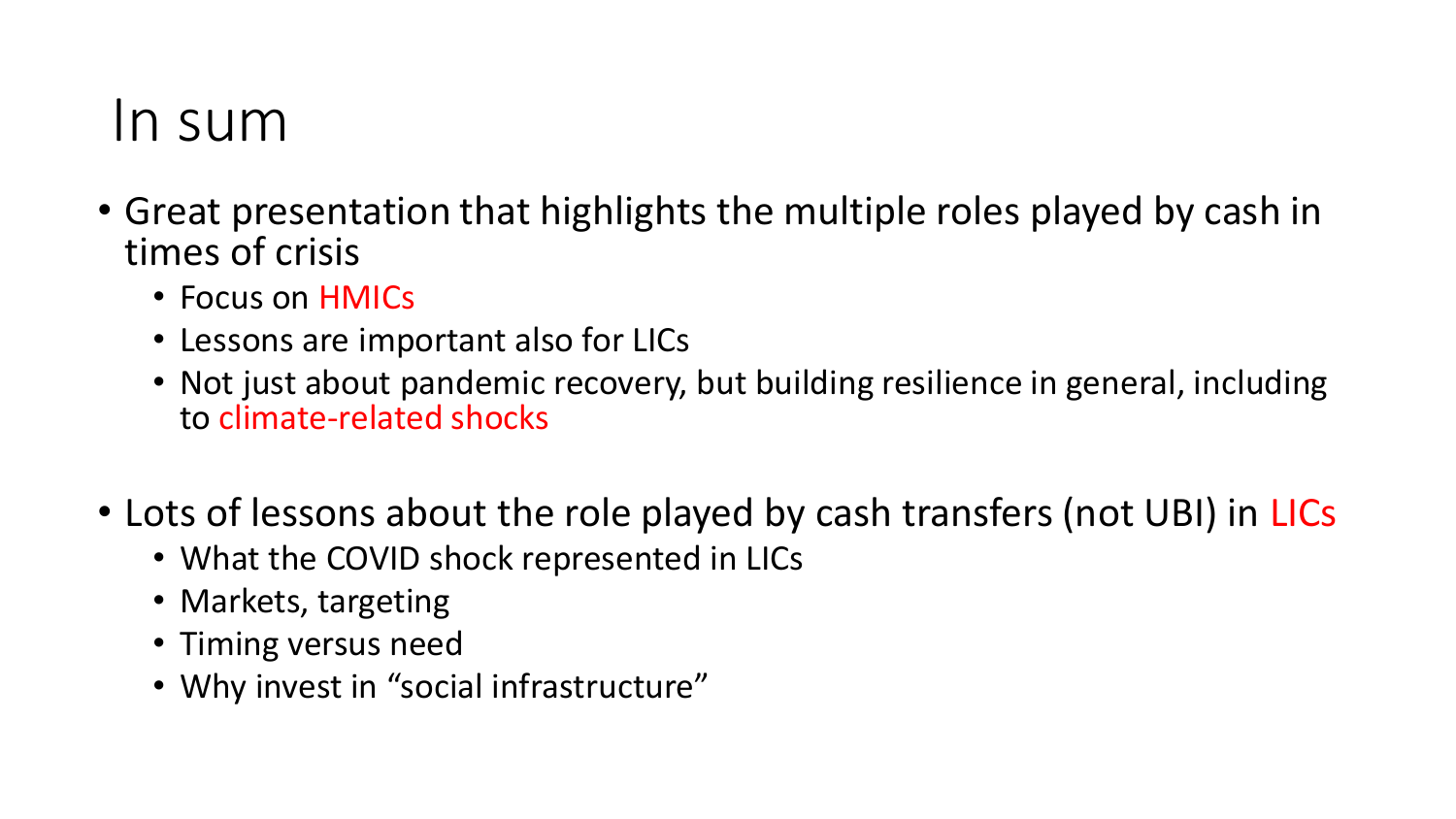### Cash is king but the "COVID shock" was different in LICs

- Schools closed for prolonged periods:
	- 2 years in India, Philippines, Uganda; 1.5 years in Bangladesh
	- Uwezo Uganda: 10 pp decline in basic number and letter recognition, down from already poor baseline
- Large disruptions in the provision of essential health services:
	- Shapira et al. (2021)<sup>\*</sup>: we look at 8 SSA countries
	- Largest disruptions were to child vaccinations and outpatient care.
	- Significant decreases in maternity related care in some countries.
- Limits to what cash transfers can accomplish in these settings.
	- Even so, school closures and health service disruption likely hit the poor the hardest.

Shapira et al., 2021. "Disruptions in maternal and child health service utilization during COVID-19: analysis from eight sub-Saharan African countries" *Health Policy and Planning.*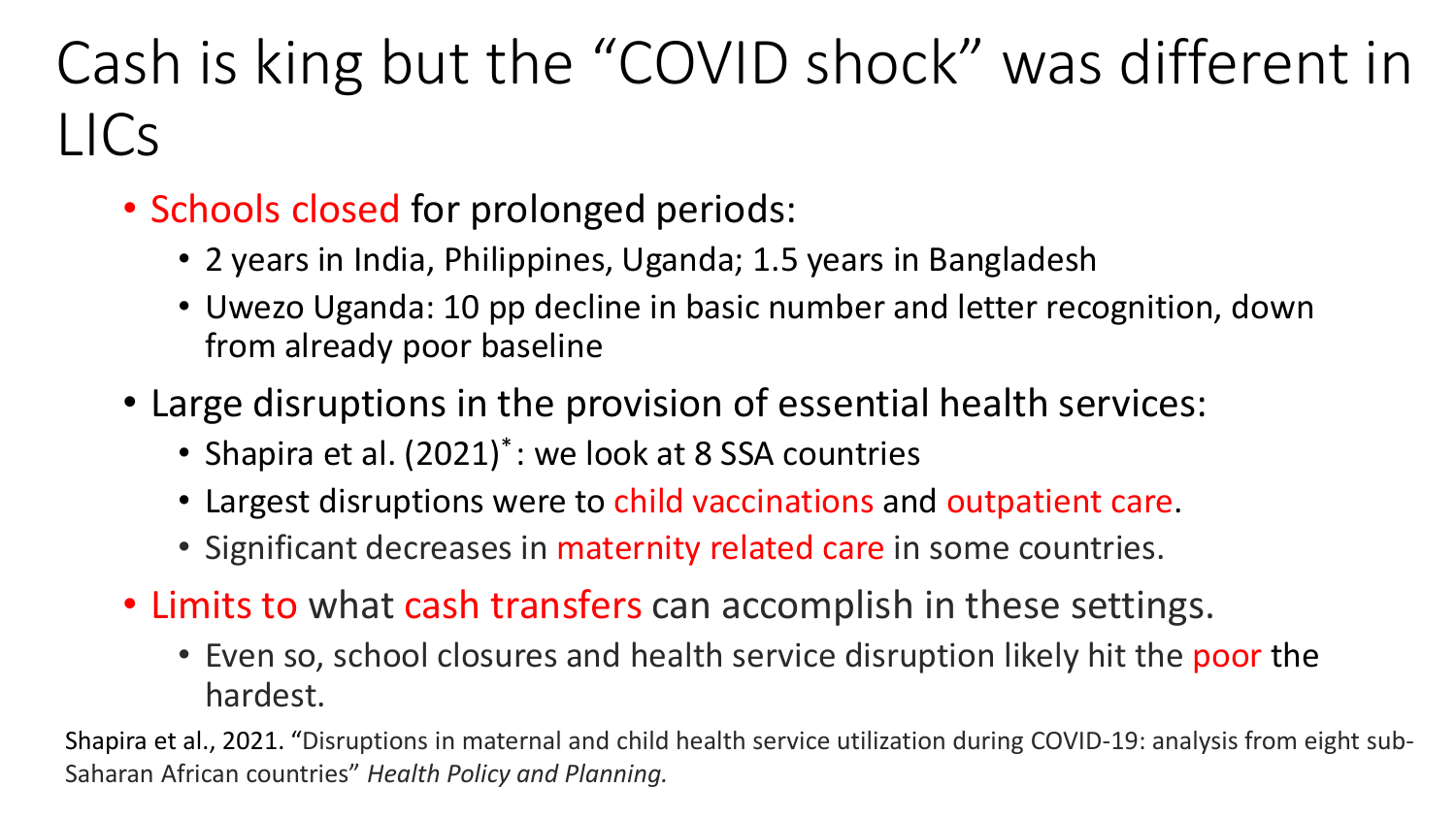# How? Some LIC-specific issues.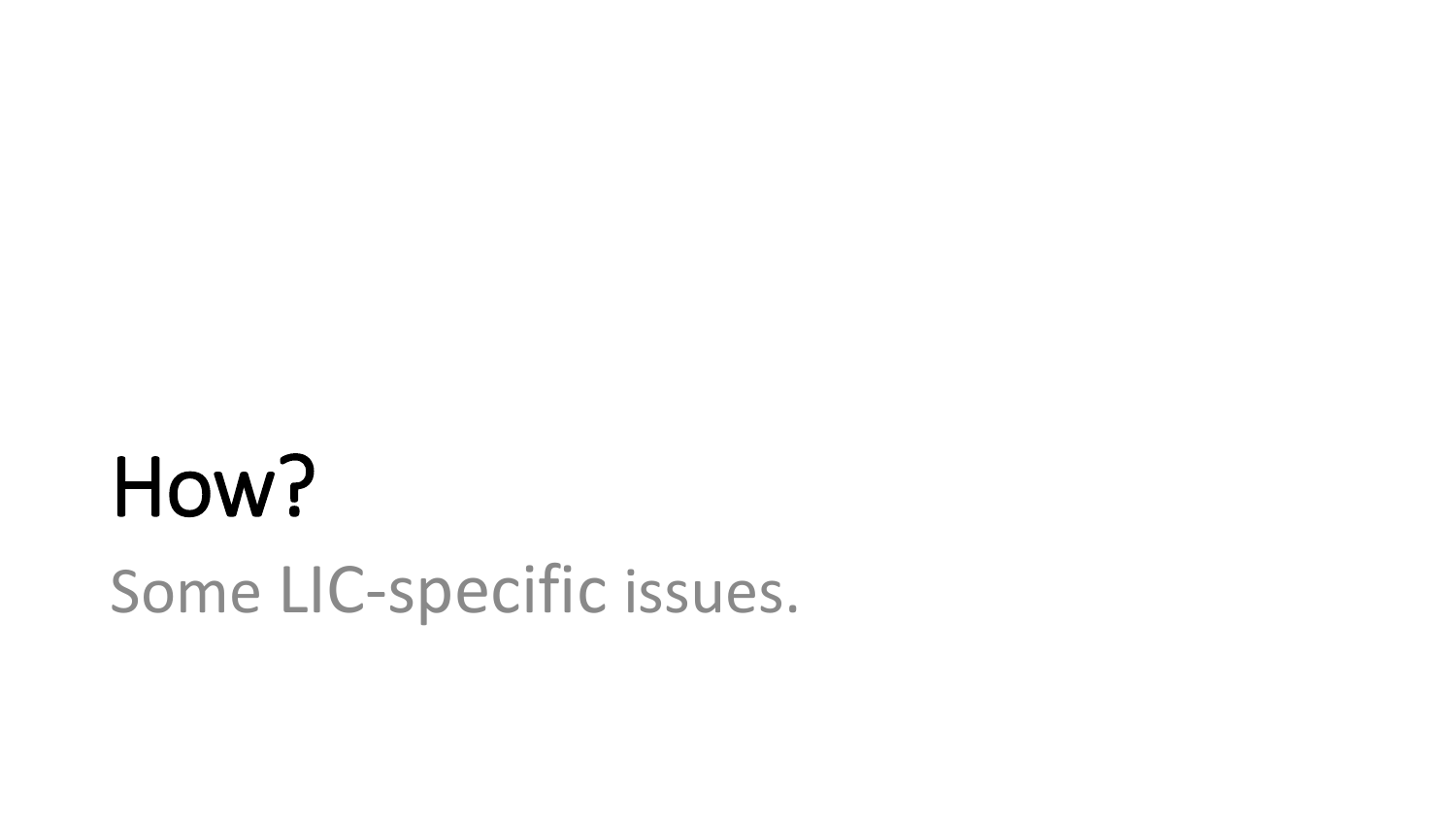#### Fragmented markets in LICs

- Especially for perishable goods that have high transportation costs.
- Household targeting can lead to price impacts in remote and poor areas of the Philippines (Filmer et al., 2021)
- Potential for large multipliers (Egger et al. 2021) expectations re permanence matter (Pennings 2021)
- No broad-based evidence of such effects (with Jed Friedman and Patrick Premand, ongoing)
	- But the Philippines is not the only instance.
- Different implications for the role of supplementary in-kind aid in remote and poor areas of LICs.

Filmer, Friedman, Kandpal, Onishi, 2021. "Cash Transfers, Food Price Impacts, and Nutrition Impacts on Ineligible Children" *Review of Economics and Statistics.*

Pennings, 2021. "Cross-region Transfer Multipliers in a Monetary Union: Evidence from Social Security and Stimulus Payments" *American Economic Review.*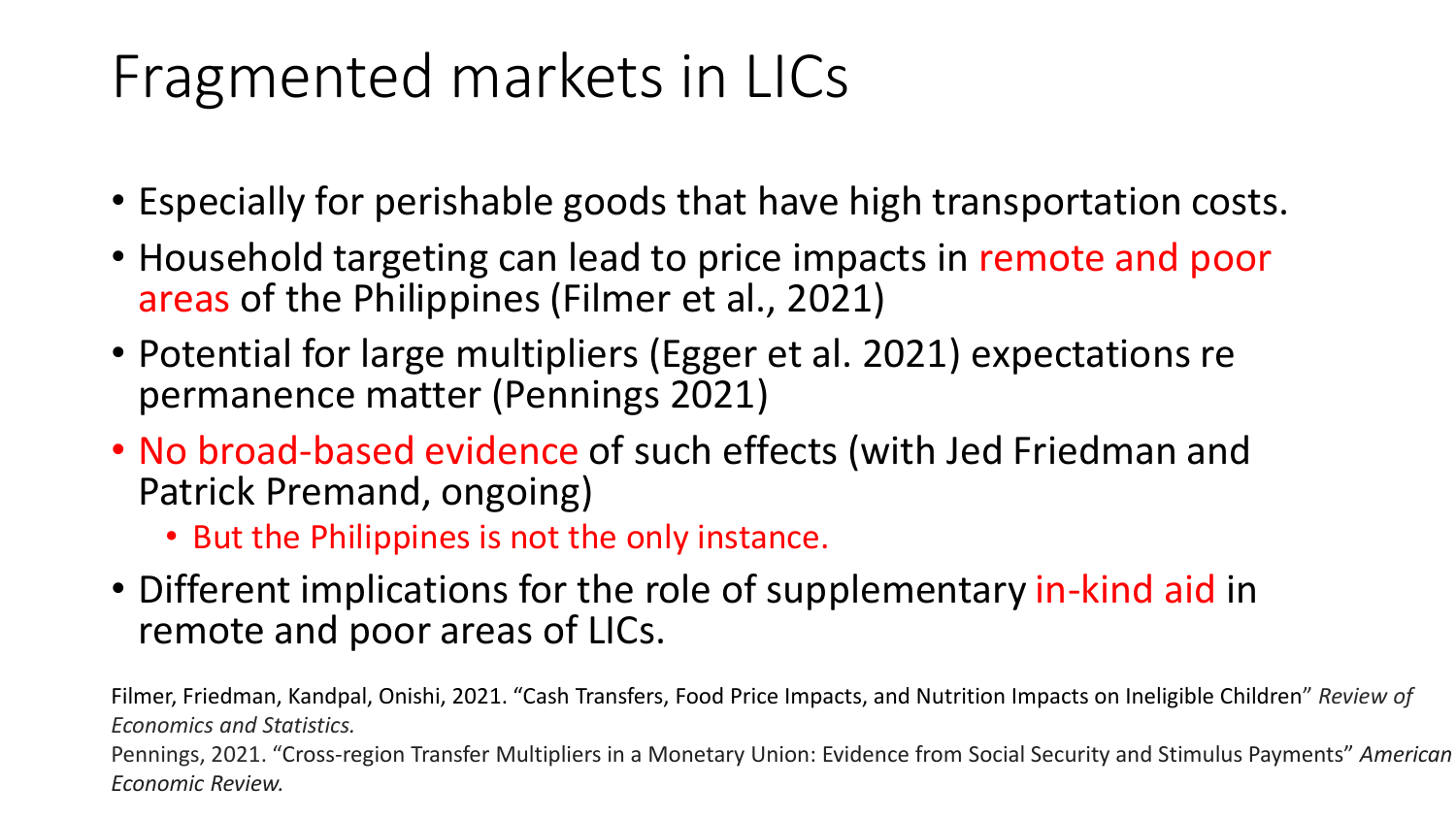### Targeting/horizontal expansion

- Most COVID-response CTs in LICs were means targeted.
- Targeting may be difficult in LICs because:
	- Often lack good registration data.
	- Large informal sector– of course, may have been hardest hit by income loss.
	- Newly poor during a crisis may look different from those we typically target.
	- $\triangleright$  Makes it difficult to expand registries during a crisis.
- Who to target within the household?
	- Women often most cash constrained, so targeting them may channel cash to its most productive use (Kandpal, Schnitzer, Dayé, 2022).
	- But women may also be most likely to be informally employed/most difficult to find, especially if registries need to be expanded in a pinch.

Kandpal, Schnitzer, Dayé, 2022. "Cash transfers and shifts in intrahousehold allocation" *WPS coming soon!*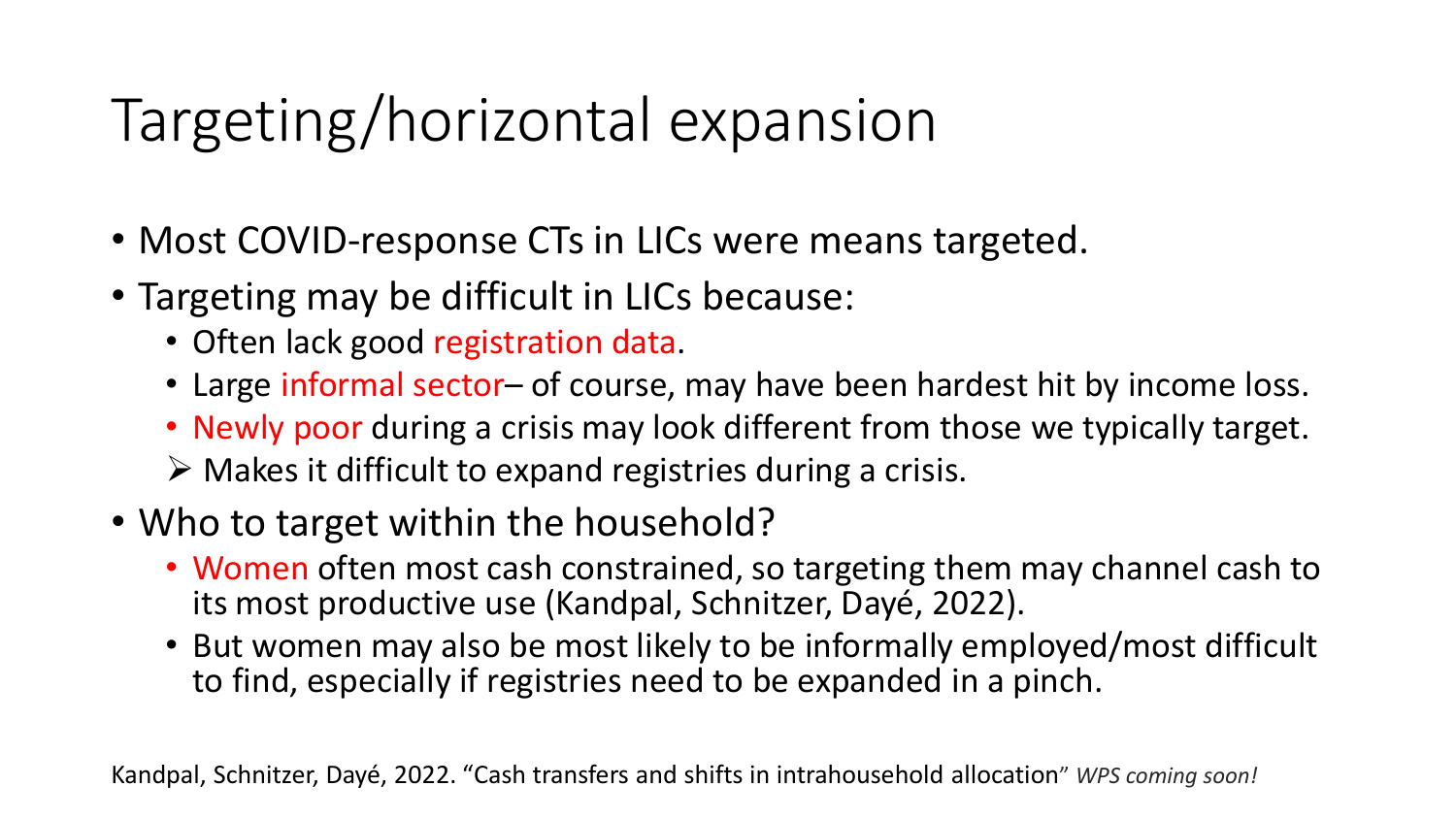### Timing versus need

- Gentilini et al. (2021) estimate that average # days from announcement of cash aid to implementation was 26 days.
	- This is amazing.
	- But… when were the programs announced?
	- In Jonathan's example in UZ, the transfers appear to have started in November 2020.
	- Actual receipts per Gentilini et al. peaked in 2021.
	- Income losses likely peaked in spring 2020.
- Likely still need income support in many places, but fading political will for sustained CTs.

Gentlini et al., 2021. "Social Protection and Jobs Responses to COVID-19: A Real-Time Review of Country Measures*."*